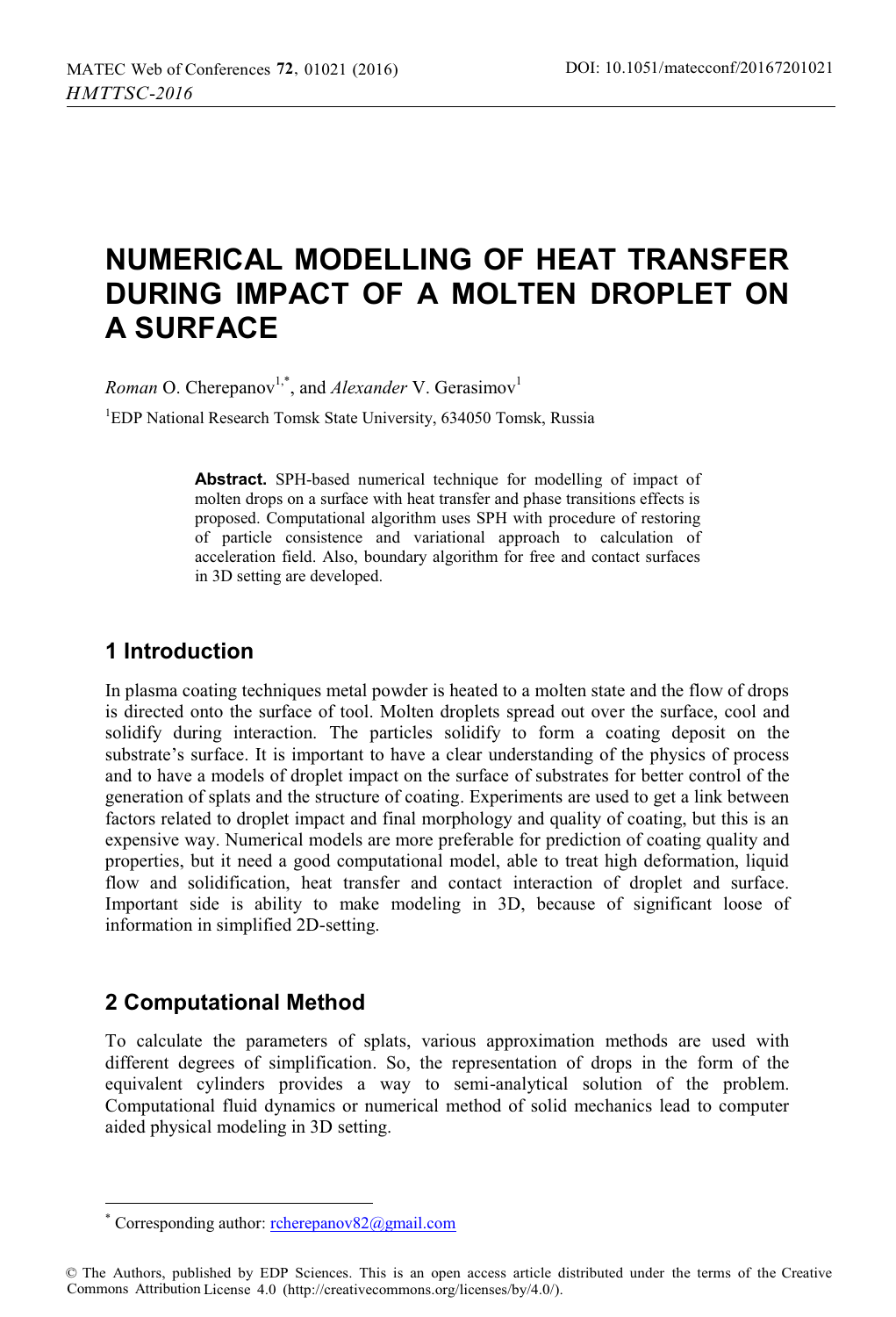In this paper we propose the use of smooth particle method (SPH) [1], adapted to the modeling of the deformation process of the liquid droplet with a phase transition at crystallization in a large range of speeds.

Basis of SPH approximation is equation

$$
f^{i} \cong \int f(\vec{x})W(\vec{x} - \vec{x}^{i}, h)d\vec{x}
$$
 (1)

where *h* is smoothing parameter, which define a radius of fluency for points,  $\vec{x}$  – is a space coordinate, *W* - smoothing function.

Spatial derivatives are defined via:

$$
f_{,\alpha}^{i} = \frac{\partial f^{i}}{\partial x_{\alpha}} \cong \int f(\vec{x})W_{,\alpha}(\vec{x} - \vec{x}^{i}, h)d\vec{x}
$$
 (2)

Corresponding to (2) *particle approximation* is written as:

$$
f_{,\alpha}^{i} = \frac{\partial f^{i}}{\partial x_{\alpha}} \cong \sum_{k} f^{k} W_{,\alpha} (\vec{x}^{k} - \vec{x}^{i}, h) \frac{m^{k}}{\rho^{k}}
$$
(3)

where  $\vec{x}^k, f^k, m^k, \rho^k$  – radius-vector, approximated function value, mass and density at *k-*th point.

Equation (3) have  $C^0$ -consistency [2] near surfaces and boundaries and at non-uniform particle distribution, and for restoring particle consistency special approaches needed. According [2], a test vector-function is introduced in form:

$$
\Delta\left(\vec{x}\right) = \left(1, x_0, x_1, x_2\right) \tag{4}
$$

Approximation of test function (1) and its derivatives (2) can be found with  $C^0$ consistency, but due to the fact that this values are known, this approximation can be used to construct correction procedure and restore particle consistency. Let's define :

$$
\Delta(\vec{x})_{\alpha} = \begin{cases} x_{\alpha}; \alpha > -1; \\ 1; \alpha = -1; \end{cases}
$$
 (5)

Matrix of approximations for this function at *n*-th point, found via uncorrected SPH approximation (3):

$$
T_{\beta\alpha}(\vec{x}^n) = \sum_{m} \Delta_{\alpha}(\vec{x}^m - \vec{x}^n) W_{,\beta}(\vec{x}^m - \vec{x}^n, h) \frac{m^k}{\rho^k};
$$
 (6)

Lets define correction matrix as

$$
B_{\alpha\beta}^{n} = B_{\alpha\beta} \left( \vec{x}^{n} \right) = \left[ T_{\alpha\beta} \left( \vec{x}^{n} \right) \right]^{-1}; \alpha, \beta = -1, 0, 1, 2; \tag{7}
$$

Now, corrected approximation of function  $f(x)$  value or its derivatives can be found, if we build full matrix of uncorrected approximations (3) and apply correction matrix (7):

$$
f_{,\alpha}^i = \frac{\partial f^i}{\partial x_{\alpha}} \cong T_{\alpha\beta}^i \cdot \left\{ \sum_k \frac{m^k}{\rho^k} f^k W_{,\beta} \left( \vec{x}^k - \vec{x}^i, h \right) \right\} \tag{8}
$$

For calculation of flow of liquid and solid phases, approximation (8) applied to lagrangian of system:

$$
L = \sum_{k} m^{k} \left( \frac{\vec{v}^{k} \vec{v}^{k}}{2} - u^{k} \right)
$$
 (9)

where  $\vec{v}^k$  - is particle speed,  $u^k$  - is internal energy (per mass). In both phases (liquid and solid) internal energy change can be written in form:

$$
\frac{du^k}{dt} = \sigma^k : \dot{\varepsilon}^k \tag{10}
$$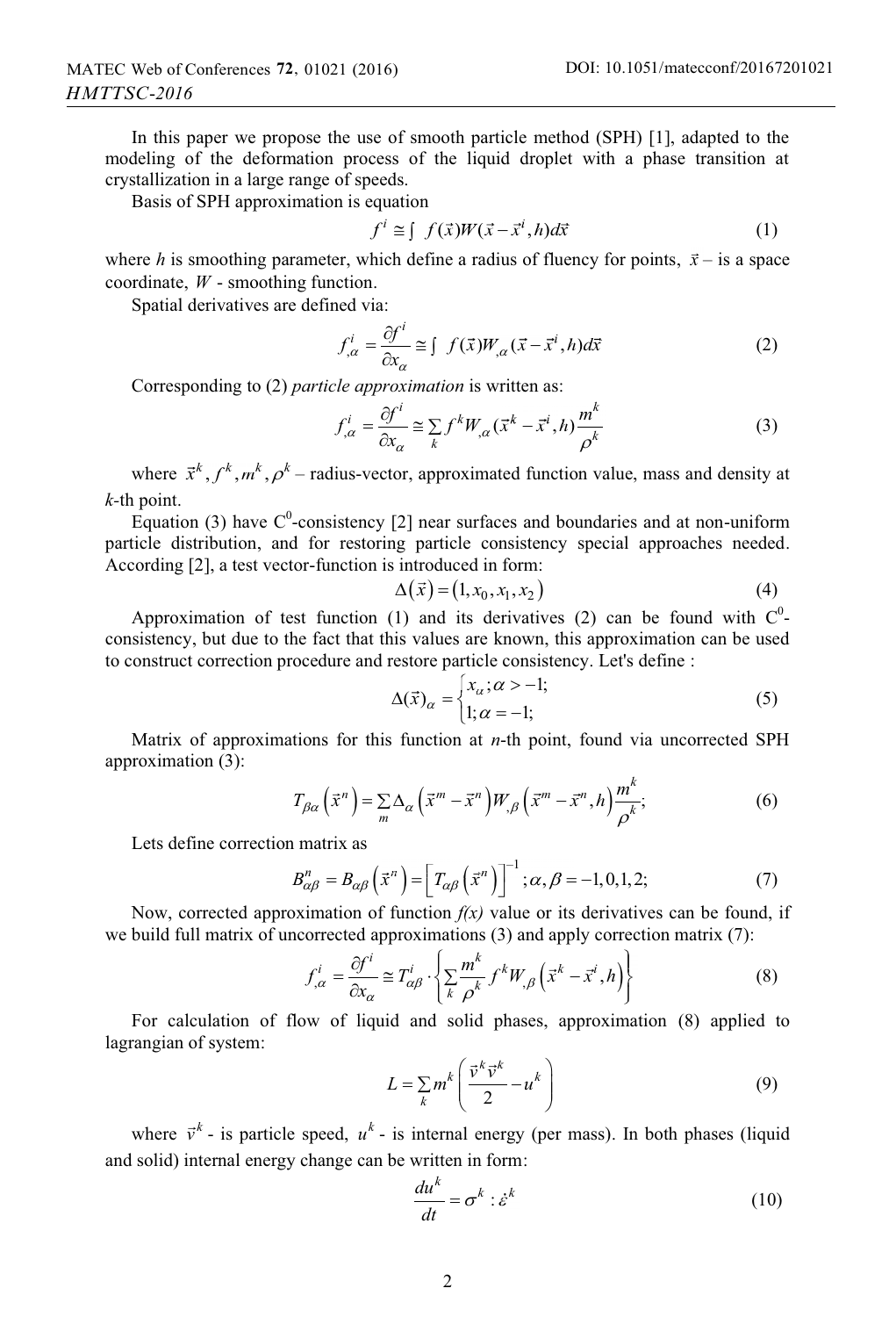This implies:

$$
\frac{dL}{dt} = \sum_{k} m^{k} \left( v^{k} a^{k} - \sigma^{k} : \dot{\varepsilon}^{k} \right)
$$
\n(11)

Since the relation between a tensor of rate of deformation and velocity of nodes is linear:

$$
\dot{\varepsilon}^k = \frac{1}{2} \left( \left( \frac{\partial v_i^k}{\partial x_j} \right) + \left( \frac{\partial v_i^k}{\partial x_j} \right)^T \right) = Symm - part \left( T_{j\beta}^k \sum_{n} v_i^n \frac{m^n}{\rho^n} W \left( \vec{x}^n - \vec{x}^k, h \right)_{,\beta} \right)
$$
(12)

(11) leads to a relation between the accelerations of nodes and stress field:

$$
a_{\gamma}^{n} = -\left(\sum_{k} \frac{m^{k}}{\rho^{k}} \sigma_{\gamma j}^{k} T_{j\beta}^{k} W_{,\beta}^{kn}\right) / \rho^{n}
$$
 (13)

For calculus of heat transfer (8) is applied to heat transfer equation [3]

$$
\frac{dT}{dt} = \frac{-\left(\lambda T_{,j}\right)_{,j} + Q}{C_P \rho} \tag{14}
$$

Heat production of liquid is caused by viscous stress and defined as:

$$
Q_{liquid} = \sigma : \dot{\varepsilon} \tag{15}
$$

Heat production of solid is caused by plastic strain:

$$
Q_{solid} = \sigma : \dot{\varepsilon}^{pl} \tag{16}
$$

where  $\dot{\varepsilon}^{pl}$  - rate of plastic strain, found via Mizes yield condition. For calculation of phase transition during solidification, latent heat is introduced to equation (14) via additional heat source, which operates when material cooled to temperature of melting.

Boundary condition for heat transfer is heat insulation on free surfaces and ideal heat contact at droplet-surface interface. For impact problem we use a condition of zero normal stress at free surface and equal normal stress and equal speeds on contact surface.

In described method this boundary conditions does not need additional operations, such as "ghost particles" or special integration procedures for (2) to treat a boundary.

Smoothing length *h* was selected to provide sufficient count of neighbors for each particle for correction matrix to be well defined. Usually neighbor count was from 11 to 16.

Time step is defined via Courant–Friedrichs–Lewy condition:  $\Delta t < \min[h/C]$ , where C is the sound speed. At practice stability condition for heat transfer problem is more weak while droplet radius exceed  $1 \mu m$ .

#### **3 Results**

A 38  $\mu$ km radius droplet of molten stainless steel is impacting with a velocity of 200 m/s on stainless steel substrate. Parameters of steel: density 7.87 g/cm3, E=200 GPa, G=70 GPa, Ypl=1.2 MPa, viscosity of molten steel 5.4 mPa\*s, heat conductivity 28 Wt/m/K, heat capacity 0.56 kJ/kg, temperature of melting  $1280\text{ °C}$ , latent heat 84 kJ/kg, initial temperature of droplet 1380  $^{0}$ C, initial temperature of substrate 0  $^{0}$ C.